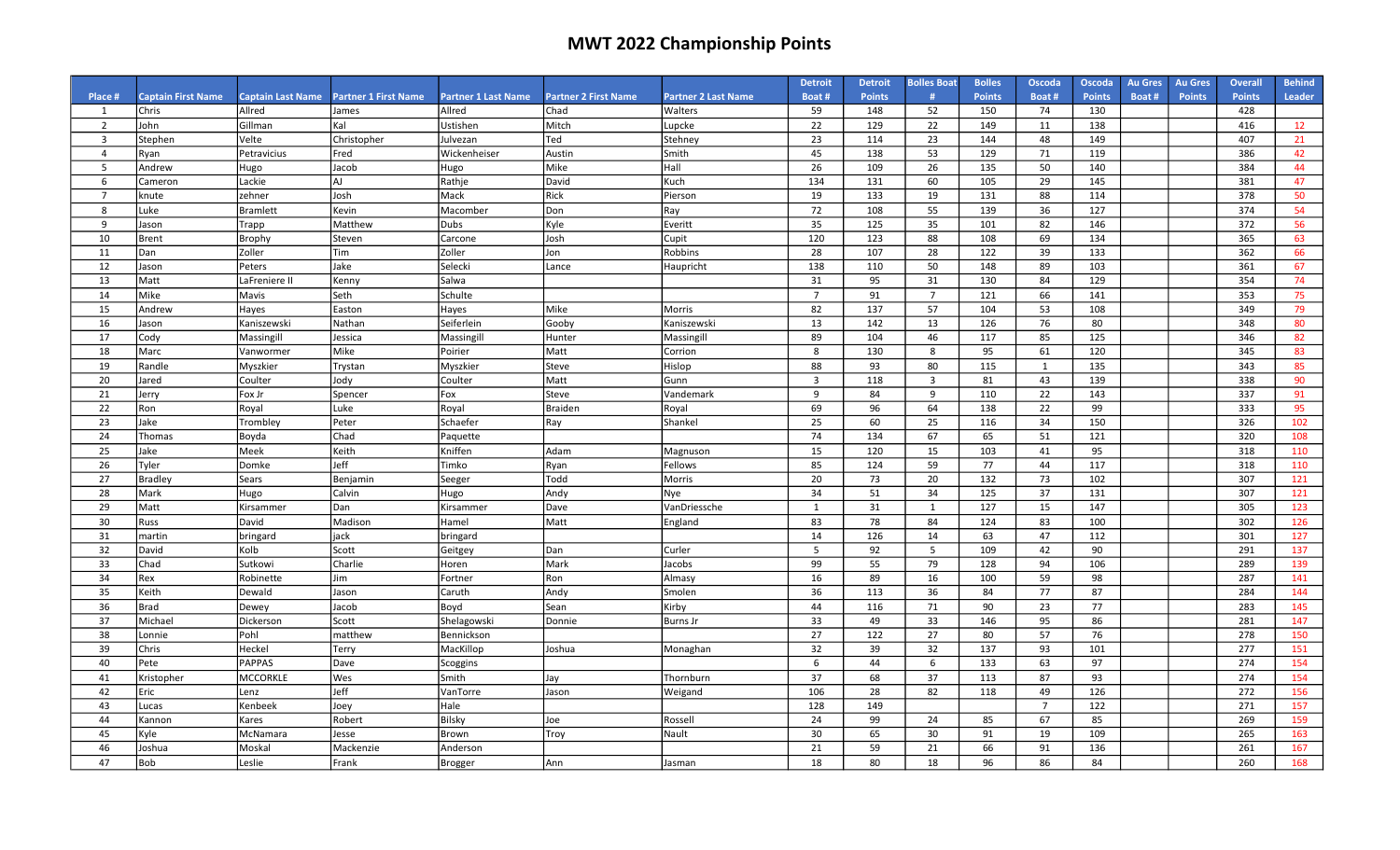|               |                                   |                                      |                                    |                            |                                     |                                    | <b>Detroit</b> | <b>Detroit</b>      | <b>Bolles Boat</b> | <b>Bolles</b>        | Oscoda         | <b>Oscoda</b>        | <b>Au Gres</b> | <b>Au Gres</b> | <b>Overall</b>       | <b>Behind</b> |
|---------------|-----------------------------------|--------------------------------------|------------------------------------|----------------------------|-------------------------------------|------------------------------------|----------------|---------------------|--------------------|----------------------|----------------|----------------------|----------------|----------------|----------------------|---------------|
| Place #<br>48 | <b>Captain First Name</b><br>Mike | <b>Captain Last Name</b><br>Demanski | <b>Partner 1 First Name</b><br>Don | <b>Partner 1 Last Name</b> | <b>Partner 2 First Name</b><br>Fred | <b>Partner 2 Last Name</b><br>Vore | Boat#<br>124   | <b>Points</b><br>25 | #<br>43            | <b>Points</b><br>120 | Boat#          | <b>Points</b><br>115 | Boat #         | <b>Points</b>  | <b>Points</b><br>260 | Leader<br>168 |
| 49            |                                   | Gushow                               | Carter                             | Vogan                      | Shannon                             | Robinson                           | 87             | 105                 | 83                 | 147                  | 55             |                      |                |                | 252                  | 176           |
| 50            | Craig<br>Gail                     | Scharffe III                         | Todd                               | Gushow<br>Niersel          | Chris                               | Seward                             | 10             | 77                  | 10                 | 72                   | 17             | 89                   |                |                | 238                  | 190           |
| 51            |                                   |                                      | Brandon                            | Brown                      | <b>Brad</b>                         | Clark                              | $\overline{4}$ | 33                  | $\overline{4}$     | 97                   | 65             | 105                  |                |                | 235                  | 193           |
| 52            | Larry<br>Mike                     | Terry<br>Wagner                      | Randy                              | Wagner                     | Chris                               | Cody                               | 12             | 37                  | 12                 | 94                   | 65             | 104                  |                |                | 235                  | 193           |
| 53            | Mark                              | Davarn                               |                                    | Ball                       | Brandon                             | Herzog                             | 17             | 52                  | 17                 | 78                   | 13             | 88                   |                |                | 218                  | 210           |
| 54            | Rick                              | Pouget                               | Dakoda                             | darocha                    | Joe                                 | Pikulski                           | 111            | 119                 | 76                 | 93                   |                |                      |                |                | 212                  | 216           |
| 55            | Chad                              | Posey                                | Jeremy                             | Marsh                      | Eddie                               | Fike                               | 54             | 103                 |                    |                      | 31             | 107                  |                |                | 210                  | 218           |
| 56            | Mike                              | Sitko                                | Erick                              | Schenavar                  | Will                                | Keener                             | 81             | 54                  | 40                 | 145                  |                |                      |                |                | 199                  | 229           |
| 57            | Philip                            | Maher                                | Kevin                              | Paduk                      |                                     |                                    | 121            | 69                  | 42                 | 119                  |                |                      |                |                | 188                  | 240           |
| 58            | Edward                            | Kasper                               | Amanda                             | Kasper                     | Andv                                | Fisk                               | 29             | 41                  |                    |                      | 75             | 144                  |                |                | 185                  | 243           |
| 59            | <b>Brian</b>                      | Ringstad                             | Cliff                              | Ringstad                   | Chris                               | Woolley                            | 132            | 100                 | 45                 | 83                   |                |                      |                |                | 183                  | 245           |
| 60            | Troy                              | Walwood                              | Andrew                             | Reinhardt                  | Brandon                             | <b>Bernia</b>                      | 55             | 71                  | 61                 | 112                  |                |                      |                |                | 183                  | 245           |
| 61            | <b>Bret</b>                       | Tirpak                               | Corey                              | Tirpak                     | lohn                                | Oreilly                            | 71             | 106                 | 85                 | 74                   |                |                      |                |                | 180                  | 248           |
| 62            | ЛIГ                               | <b>PROCTOR</b>                       | hunter                             | PROCTOR                    | Nick                                | Esordi                             | 143            | 117                 | 44                 | 62                   |                |                      |                |                | 179                  | 249           |
| 63            | Cory                              | Palacio                              | Rick                               | Palacio                    | Rodney                              | Palacio                            | 91             | 20                  | 54                 | 76                   | $\overline{3}$ | 78                   |                |                | 174                  | 254           |
| 64            | Chris                             | Grabowski                            | Wayne                              | Kuzbiel                    | Hunter                              | Nelkie                             | 52             | 63                  | 69                 | 98                   |                |                      |                |                | 161                  | 267           |
| 65            | Mike                              | Parnicky                             | <b>Tim</b>                         | Schade                     |                                     |                                    | 78             | 46                  |                    |                      | 28             | 110                  |                |                | 156                  | 272           |
| 66            | Jason                             | Grew                                 | John                               | Etchill                    | Byron                               | Sufficool                          | 123            | 67                  | 63                 | 87                   |                |                      |                |                | 154                  | 274           |
| 67            | Keith                             | Greear                               | Brandon                            | Greear                     |                                     |                                    | 133            | 150                 |                    |                      |                |                      |                |                | 150                  | 278           |
| 68            | Eric                              | Kruczynski                           | Amanda                             | Lenard                     |                                     |                                    |                |                     |                    |                      | 90             | 148                  |                |                | 148                  | 280           |
| 69            | Christopher                       | Schumann                             | Jeff                               | Filter                     | Eric                                | Furseth                            | $\overline{2}$ | 61                  | $\overline{2}$     | 86                   |                |                      |                |                | 147                  | 281           |
| 70            | Mike                              | Rahn                                 | Nick                               | Borg                       | Dave                                | Adamczyk                           | 126            | 147                 |                    |                      |                |                      |                |                | 147                  | 281           |
| 71            | Justin                            | Champagne                            | Josh                               | Gordon                     | Alex                                | Vandenboom                         | 75             | 146                 |                    |                      |                |                      |                |                | 146                  | 282           |
| 72            | Jason                             | Corkins                              | Jason                              | Sproul                     | Jason                               | Petrie                             | 117            | 145                 |                    |                      |                |                      |                |                | 145                  | 283           |
| 73            | Jake                              | Hubbard                              | Kyle                               | <b>Bricco</b>              | Hunter                              | Dobrowolski                        | 113            | 144                 |                    |                      |                |                      |                |                | 144                  | 284           |
| 74            | John                              | vinen                                | Cole                               | Bailey                     | Rick                                | damphouse                          | 127            | 143                 |                    |                      |                |                      |                |                | 143                  | 285           |
| 75            | Dean                              | Ulman                                | Jacob                              | Ulman                      | Seth                                | Thorson                            |                |                     | 70                 | 143                  |                |                      |                |                | 143                  | 285           |
| 76            | Lucas                             | Kenbeek                              | Joey                               | Hale                       | Scott                               | Campbell                           |                |                     | 47                 | 142                  |                |                      |                |                | 142                  | 286           |
| 77            | Dan                               | Johnson                              | Larry                              | Rhoads                     |                                     |                                    |                |                     |                    |                      | 54             | 142                  |                |                | 142                  | 286           |
| 78            | Mike                              | Agents                               | Logan                              | Lackey                     | David                               | Starkey                            | 60             | 141                 |                    |                      |                |                      |                |                | 141                  | 287           |
| 79            | Robert                            | Ruetz                                | Brian                              | Ruetz                      | Landon                              | Ruetz                              |                |                     | 56                 | 141                  |                |                      |                |                | 141                  | 287           |
| 80            | Shane                             | Loney                                | <b>EVAN</b>                        | ADLER                      | KEEGAN                              | Russell                            | 101            | 140                 |                    |                      |                |                      |                |                | 140                  | 288           |
| 81            | Martin                            | Szeliga                              | Michael                            | Kurtansky                  | Trevor                              | Beagle                             |                |                     | 86                 | 140                  |                |                      |                |                | 140                  | 288           |
| 82            | Tyler                             | Wollan                               | Bret                               | Jones                      | Craig                               | Wallis                             | 114            | 139                 |                    |                      |                |                      |                |                | 139                  | 289           |
| 83            | <b>JOSH</b>                       | GORDON                               | Crystal                            | Dittenbir                  |                                     |                                    |                |                     |                    |                      | 68             | 137                  |                |                | 137                  | 291           |
| 84            | Roy                               | Newman                               | Troy                               | Newman                     | Robert                              | Alderman                           | 53             | 136                 |                    |                      |                |                      |                |                | 136                  | 292           |
| 85            | Mike                              | Rathnow                              | Jonathon                           | Summers                    | Mike                                | Ostrander                          |                |                     | 73                 | 136                  |                |                      |                |                | 136                  | 292           |
| 86            | Theron                            | Hoffman                              | Josh                               | Clinansmith                | Josh                                | Cobb                               | 51             | 135                 |                    |                      |                |                      |                |                | 135                  | 293           |
| 87            | Shane                             | Loney                                | Joseph                             | Barr                       | Dylan                               | Coolidge                           |                |                     | 75                 | 134                  |                |                      |                |                | 134                  | 294           |
| 88            | Alex                              | Koncz                                | Mike                               | Peters                     | Josh                                | Wolan                              | 63             | 132                 |                    |                      |                |                      |                |                | 132                  | 296           |
| 89            | Romeo                             | Bourdage                             | Mark                               | Haugerud                   |                                     |                                    |                |                     |                    |                      | 72             | 132                  |                |                | 132                  | 296           |
| 90            | Steve jr                          | Thibert                              | Steve sr                           | Thibert                    | Frank                               | Robison                            | 41             | 128                 |                    |                      |                |                      |                |                | 128                  | 300           |
| 91            | Will                              | Kneer                                | Liam                               | Kneer                      | Gabe                                | Kaniszewski                        |                |                     |                    |                      | 21             | 128                  |                |                | 128                  | 300           |
| 92            | Rob                               | Jone                                 | Maurice                            | Hall                       | Nickolas                            | O'reilly                           | 112            | 127                 |                    |                      |                |                      |                |                | 127                  | 301           |
| 93            | Tim                               | Landosky                             | Eric                               | Landosky                   |                                     |                                    |                |                     |                    |                      | 80             | 124                  |                |                | 124                  | 304           |
| 94            | Edward                            | Kasper                               | Patrick                            | Ryan                       |                                     |                                    |                |                     | 29                 | 123                  |                |                      |                |                | 123                  | 305           |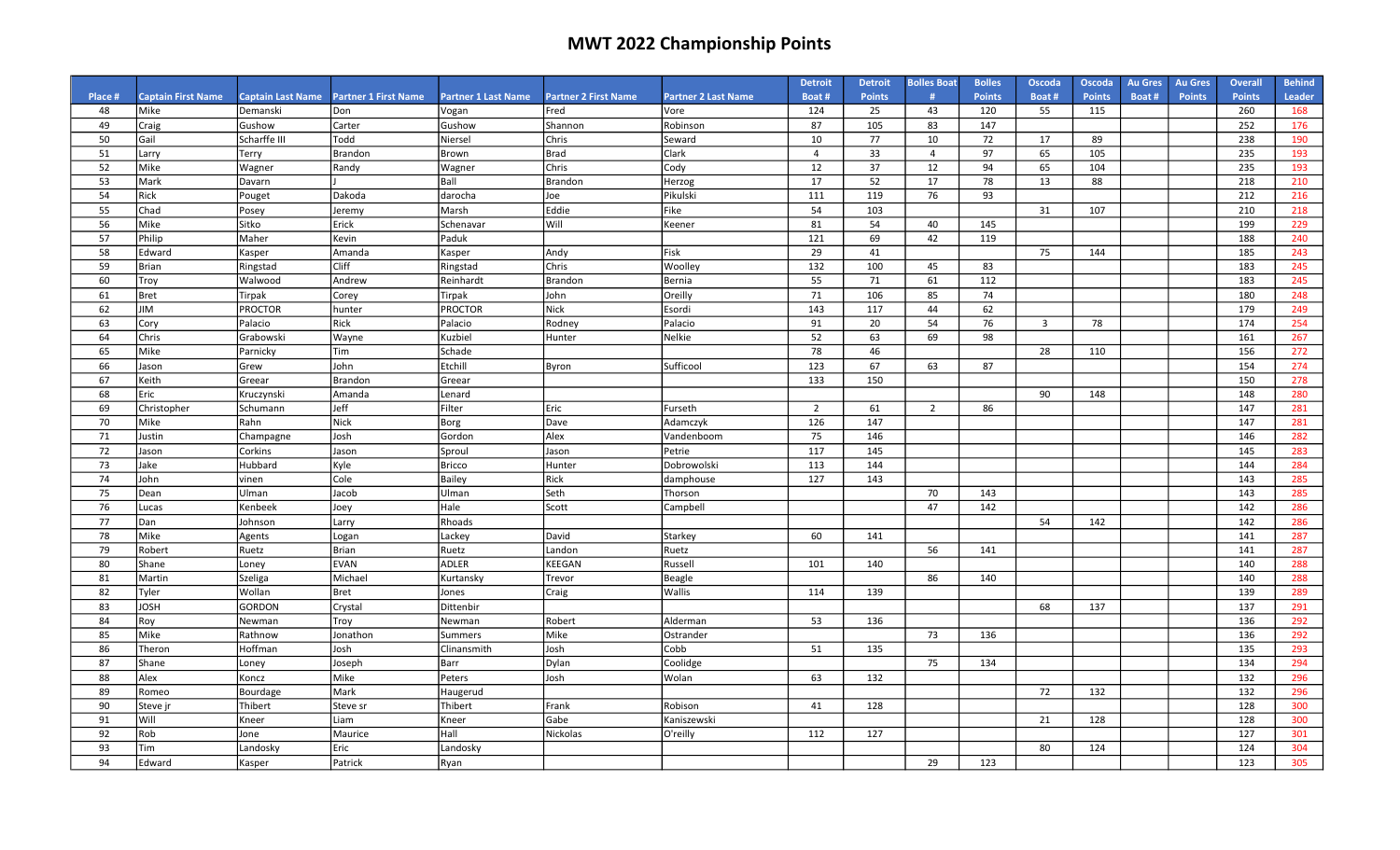|               |                                   |                                   |                                       |                                     |                             |                            | <b>Detroit</b> | <b>Detroit</b> | <b>Bolles Boat</b><br># | <b>Bolles</b> | Oscoda      | Oscoda               | <b>Au Gres</b> | <b>Au Gres</b> | <b>Overall</b>       | <b>Behind</b>        |
|---------------|-----------------------------------|-----------------------------------|---------------------------------------|-------------------------------------|-----------------------------|----------------------------|----------------|----------------|-------------------------|---------------|-------------|----------------------|----------------|----------------|----------------------|----------------------|
| Place #<br>95 | <b>Captain First Name</b><br>mark | <b>Captain Last Name</b><br>lemke | <b>Partner 1 First Name</b><br>walter | <b>Partner 1 Last Name</b><br>Price | <b>Partner 2 First Name</b> | <b>Partner 2 Last Name</b> | Boat#          | <b>Points</b>  |                         | <b>Points</b> | Boat#<br>30 | <b>Points</b><br>123 | Boat#          | <b>Points</b>  | <b>Points</b><br>123 | <b>Leader</b><br>305 |
| 96            | Van                               | Litchard                          | Tim                                   | Litchard                            | Justin                      | Litchard                   | 94             | 121            |                         |               |             |                      |                |                | 121                  | 307                  |
| 97            | Edward                            | Hock                              | Brent                                 | Hock                                | Troy                        | Hock                       |                |                |                         |               | 92          | 118                  |                |                | 118                  | 310                  |
| 98            | <b>Nick</b>                       | Dabrowski                         | <b>Nick</b>                           | Dabrowski                           |                             |                            |                |                |                         |               | 58          | 116                  |                |                | 116                  | 312                  |
| 99            | Craig                             | Yakovich                          | Glen                                  | Marohn                              | John                        | Yakovich                   | 103            | 115            |                         |               |             |                      |                |                | 115                  | 313                  |
| 100           | James                             | Speier                            | Chris                                 | Newland                             | Matt                        | Miller                     |                |                | 90                      | 114           |             |                      |                |                | 114                  | 314                  |
| 101           | Mark                              | Jacobs                            | Todd                                  | Schryer                             |                             |                            |                |                |                         |               | 46          | 113                  |                |                | 113                  | 315                  |
| 102           | Roy                               | Newman II                         | lwil                                  | Ramey                               | William                     | Heskett                    | 42             | 112            |                         |               |             |                      |                |                | 112                  | 316                  |
| 103           | Chris                             | Reinhold                          | Jason                                 | Pastor                              | Shaun                       | Frantz                     | 147            | 111            |                         |               |             |                      |                |                | 111                  | 317                  |
| 104           | Bill                              | Murray                            | <b>Bob</b>                            | Murray                              |                             |                            |                |                | 39                      | 111           |             |                      |                |                | 111                  | 317                  |
| 105           | Rob                               | DeMatio                           | Mark                                  | Dematio                             | Dustin                      | Neubecker                  |                |                |                         |               | 96          | 111                  |                |                | 111                  | 317                  |
| 106           | Steve                             | Sprecker                          | Jay                                   | Sprecker                            |                             |                            | 11             | 16             | 11                      | 92            |             |                      |                |                | 108                  | 320                  |
| 107           | Mike                              | <b>DOETSCH</b>                    | Patrick                               | <b>DOETSCH</b>                      |                             |                            |                |                | 51                      | 107           |             |                      |                |                | 107                  | 321                  |
| 108           | Rande                             | Woodland                          | Emma                                  | Woodland                            | Bill                        | Halbower                   |                |                | 89                      | 106           |             |                      |                |                | 106                  | 322                  |
| 109           | Chuck                             | Mason                             | Randy                                 | Lentz                               | Cliff                       | Klinck                     | 98             | 15             | 62                      | 88            |             |                      |                |                | 103                  | 325                  |
| 110           | Edward                            | Clements                          | Rod                                   | Sanford                             | David                       | Belcher                    | 38             | 102            |                         |               |             |                      |                |                | 102                  | 326                  |
| 111           | Jim                               | Domagalski                        | Mitch                                 | Allen                               | Katie                       | Provot                     |                |                | 87                      | 102           |             |                      |                |                | 102                  | 326                  |
| 112           | Tom                               | Kogelmann                         | Gary                                  | Kogelmann                           | l Bill                      | McClellan                  | 65             | 101            |                         |               |             |                      |                |                | 101                  | 327                  |
| 113           | Tyler                             | Thelen                            | Ron                                   | Thelen                              | <b>Kevin</b>                | Fussman                    | 48             | 10             | 38                      | 89            |             |                      |                |                | 99                   | 329                  |
| 114           | l TJ                              | Petit                             | Scott                                 | Nance                               |                             |                            |                |                | 66                      | 99            |             |                      |                |                | 99                   | 329                  |
| 115           | James                             | Domagalski                        | Robert                                | Kapanowski                          | Mitch                       | Allen                      | 108            | 98             |                         |               |             |                      |                |                | 98                   | 330                  |
| 116           | Joel                              | Piatek                            | Tony                                  | Avery                               | Mark                        | Deleszak                   | 68             | 97             |                         |               |             |                      |                |                | 97                   | 331                  |
| 117           | Glen                              | Venner                            | Darin                                 | Hunt                                | l Alan                      | Huber                      | 125            | 29             | 49                      | 68            |             |                      |                |                | 97                   | 331                  |
| 118           | Josh                              | Peterson                          | Megan                                 | Peterson                            |                             |                            |                |                |                         |               | 35          | 96                   |                |                | 96                   | 332                  |
| 119           | Timothy                           | Gregg                             | Jake                                  | Gregg                               | Thomas                      | Dicicco                    | 118            | 94             |                         |               |             |                      |                |                | 94                   | 334                  |
| 120           | Rande                             | Woodland                          | Emma                                  | Woodland                            | Billy                       | Halbower                   |                |                |                         |               | 25          | 94                   |                |                | 94                   | 334                  |
| 121           | Brandon                           | Witkowski                         | Tom                                   | Witkowski                           |                             |                            |                |                |                         |               | 52          | 92                   |                |                | 92                   | 336                  |
| 122           | Adam                              | Hume                              | Mike                                  | Karner                              |                             |                            |                |                |                         |               | 56          | 91                   |                |                | 91                   | 337                  |
| 123           | William                           | Tierney                           | Michael                               | Tierney                             | Scott                       | Bleim                      | 86             | 90             |                         |               |             |                      |                |                | 90                   | 338                  |
| 124           | Dustin                            | Clark                             | Nate                                  | Allen                               | Lason                       | Clum                       | 131            | 88             |                         |               |             |                      |                |                | 88                   | 340                  |
| 125           | Alan                              | Szoke                             | Mark                                  | Campeau                             | Greg                        | Whitson                    | 109            | 87             |                         |               |             |                      |                |                | 87                   | 341                  |
| 126           | George                            | Murdick                           | Stephanie                             | Murdick                             | Mathew                      | Holmes                     | 140            | 86             |                         |               |             |                      |                |                | 86                   | 342                  |
| 127           | Tim                               | Timmermann                        | Jack                                  | Hott                                | Dylan                       | Hott                       | 115            | 18             | 72                      | 67            |             |                      |                |                | 85                   | 343                  |
| 128           | Dakota                            | Obrzut                            | Austin                                | Crum                                | Taylor                      | Smith                      | 43             | 85             |                         |               |             |                      |                |                | 85                   | 343                  |
| 129           | John                              | Soper                             | William                               | Gargoshian                          | Jonathan                    | Eberhart                   | 96             | 83             |                         |               |             |                      |                |                | 83                   | 345                  |
| 130           | Galon                             | Kelley                            | Brian                                 | Chandler                            |                             |                            |                |                |                         |               | 40          | 83                   |                |                | 83                   | 345                  |
| 131           | Matt                              | Dahlman                           | Scott                                 | Mazza                               | Jason                       | Hancock                    | 95             | 82             |                         |               |             |                      |                |                | 82                   | 346                  |
| 132           | Mike                              | Lamberson                         | Jim                                   | Ahonen                              | Chris                       | Majerle                    |                |                | 41                      | 82            |             |                      |                |                | 82                   | 346                  |
| 133           | Jeremy                            | Messerschmidt                     | Aaron                                 | McMann                              |                             |                            |                |                |                         |               | 79          | 82                   |                |                | 82                   | 346                  |
| 134           | Joseph                            | Tuomikoski                        | Jim                                   | Wilde                               |                             |                            | 146            | 81             |                         |               |             |                      |                |                | 81                   | 347                  |
| 135           | Kevin                             | Joustra                           | Pat                                   | Leonard                             |                             |                            |                |                |                         |               | 9           | 81                   |                |                | 81                   | 347                  |
| 136           | matt                              | shelby                            | larry                                 | johnson                             | <b>Steve</b>                | Trevino                    | 73             | 79             |                         |               |             |                      |                |                | 79                   | 349                  |
| 137           | Aaron                             | Johnson                           | Rob                                   | Sharrard                            |                             |                            |                |                | 77                      | 79            |             |                      |                |                | 79                   | 349                  |
| 138           | Dan                               | <b>Byers</b>                      | Rob                                   | Hoover                              |                             |                            |                |                |                         |               | 62          | 79                   |                |                | 79                   | 349                  |
| 139           | Marcellus                         | Miller1                           | GEORGE<br>JR                          | Miller                              | George Sr.                  | MILLER                     | 61             | 76             |                         |               |             |                      |                |                | 76                   | 352                  |
| 140           | Mike                              | Toman                             | Chris                                 | <b>Baker</b>                        | Sean                        | Megie                      | 49             | 75             |                         |               |             |                      |                |                | 75                   | 353                  |
| 141           | Daniel                            | Uram                              | Rob                                   | Paratta                             | Ken                         | Laramine                   | 135            | 11             | 68                      | 64            |             |                      |                |                | 75                   | 353                  |